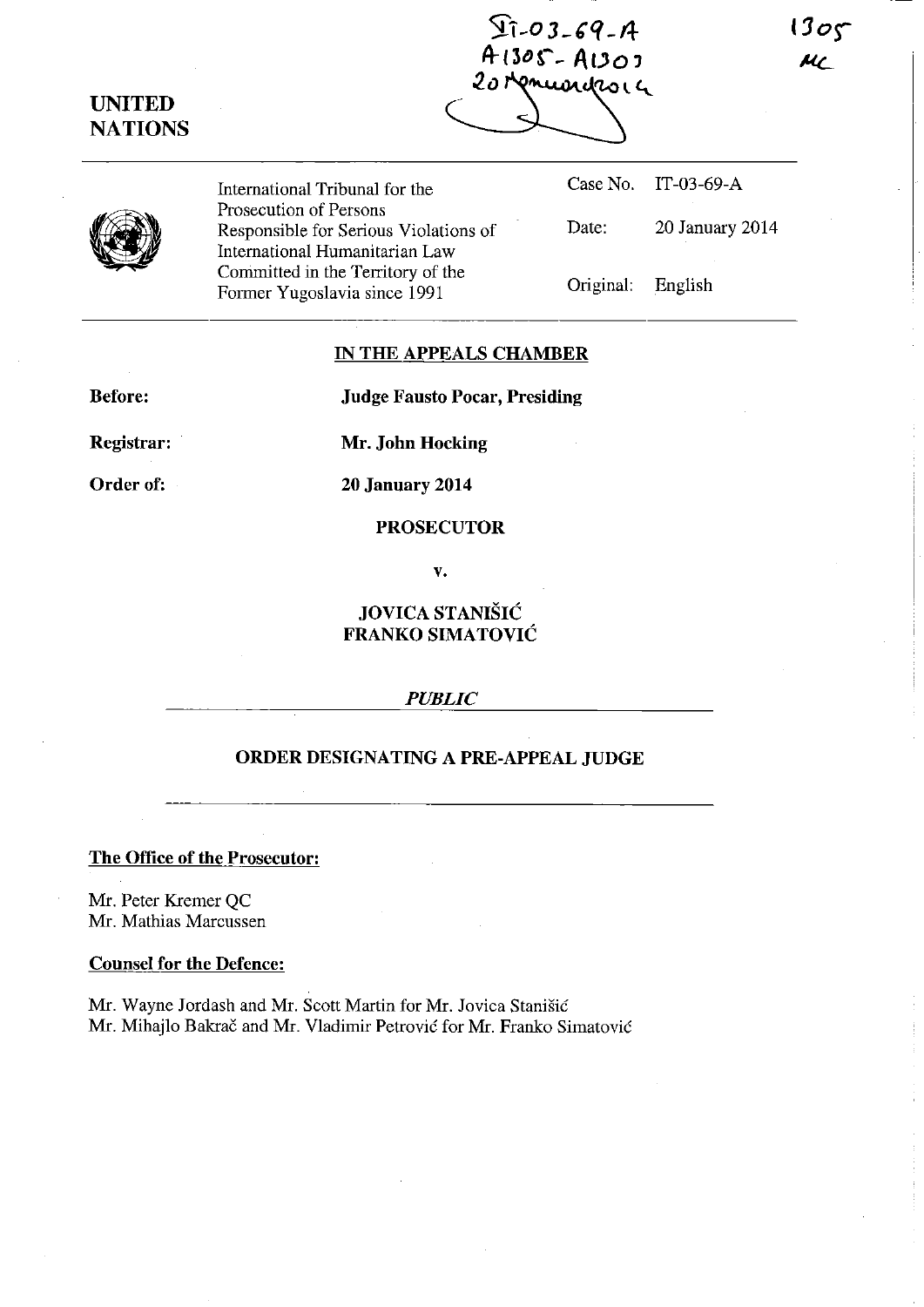~-----~-~---------- -- --------~T

**I, FAUSTO POCAR**, Judge of the Appeals Chamber of the International Tribunal for the Prosecution of Persons Responsible for Serious Violations of International Humanitarian Law Committed in the Territory of the former Yugoslavia since 1991 ("Appeals Chamber" and "Tribunal", respectively);

**NOTING** the "Judgement" rendered by Trial Chamber I of the Tribunal on 30 May 2013;

**NOTING** the notice of appeal and appeal brief filed by the Office of the Prosecutor on 28 June 2013 and 11 September 2013, respectively;<sup>2</sup>

**NOTING** the "Order Assigning Judges to a Case Before the Appeals Chamber" issued on 3 July 2013;

**NOTING** the "Order Designating a Pre-Appeal Judge" issued on 9 October 2013, in which Judge Meron designated himself as Pre-Appeal Judge;

**NOTING** the "Order Replacing a Judge in a Case Before the Appeals Chamber" issued on 16 December 2013, in which Judge Meron assigned Judge Koffl Kumelio A. Afande to replace himself on the Bench;

**NOTING** that, pursuant to Rule 22(B) of the Rules of Procedure and Evidence of the Tribunal ("Rules"), I have been elected as Presiding Judge in the present case;

**CONSIDERING** that Rules 65 *ter* and lO7 of the Rules authorise the Presiding Judge of a case before the Appeals Chamber to designate a member of the Appeals Chamber to be responsible for pre-appeal proceedings ("Pre-Appeal Judge");

#### **FOR THE FOREGOING REASONS,**

**HEREBY DESIGNATE,** with immediate effect, myself as Pre-Appeal Judge with responsibility for all pre-appeal proceedings in the present case.

Prosecutor v. Jovica Stanišić and Franko Simatović, Case No. IT-03-69-T, Judgement, 30 May 2013 (with confidential Appendix C).

<sup>&</sup>lt;sup>2</sup> Prosecution's Notice of Appeal, 28 June 2013; Prosecution Appeal Brief, 11 September 2013 (confidential; public redacted version filed on.25 September 2013).